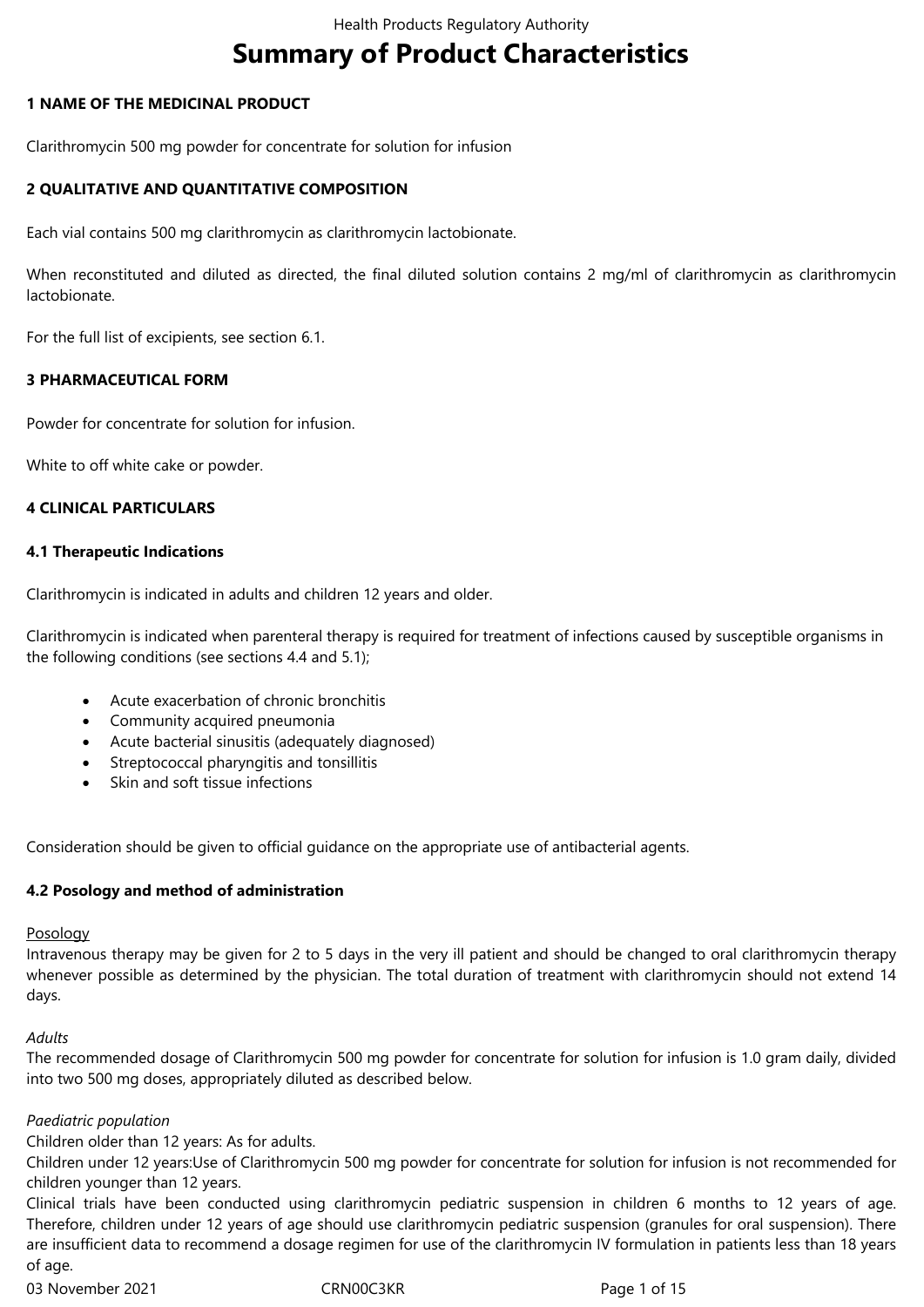### *Special populations*

*Elderly* As for adults.

### *Renal impairment*

In patients with renal impairment who have creatinine clearance less than 30 ml/min, the dosage of clarithromycin should be reduced to one half of the normal recommended dose.

### Method of administration

For intravenous administration only.

For instructions on reconstitution/dilution of the medicinal product before administration, see section 6.6.

### **4.3 Contraindications**

Hypersensitivity to the active substance or to any of the excipients listed in section 6.1.

Clarithromycin 500 mg powder for concentrate for solution for infusion is contra-indicated in patients with known hypersensitivity to macrolide antibiotic drugs.

Concomitant administration of clarithromycin and ergot alkaloids (e.g. ergotamine or dihydroergotamine) is contraindicated, as this may result in ergot toxicity (see section 4.5).

Concomitant administration of clarithromycin and oral midazolam is contraindicated (see section 4.5).

Concomitant administration of clarithromycin and any of the following drugs is contraindicated: astemizole, cisapride, domperidone, pimozide and terfenadine as this may result in QT prolongation and cardiac arrhythmias, including ventricular tachycardia, ventricular fibrillation, and torsades de pointes (see section 4.4 and 4.5).

Clarithromycin must not be given to patients with history of QT prolongation (congenital or documented acquired QT prolongation) or ventricular cardiac arrhythmia, including torsades de pointes (see sections 4.4 and 4.5).

Concomitant administration with ticagrelor or ranolazine is contraindicated.

Clarithromycin must not be used concomitantly with HMG-CoA reductase inhibitors (statins) that are extensively metabolized by CYP3A4, (lovastatin or simvastatin), due to the increased risk of myopathy, including rhabdomyolysis (see section 4.5).

Concomitant administration of clarithromycin and lomitapide is contraindicated (see section 4.5).

As with other strong CYP3A4 inhibitors, Clarithromycin must not be used in patients taking colchicine (see sections 4.4 and 4.5).

Clarithromycin must not be given to patients with electrolyte disturbances (hypokalaemia or hypomagnesaemia, due to the risk of prolongation of the QT interval).

Clarithromycin must not be used in patients who suffer from severe hepatic failure in combination with renal impairment.

### **4.4 Special warnings and precautions for use**

#### Pregnancy:

The physician should not prescribe clarithromycin to pregnant women without carefully weighing the benefits against risk, particularly,during,the,first,and,second,trimester,of,pregnancy (see,section,4.6).

### Renal and hepatic impairment:

Clarithromycin is principally metabolised by the liver. Therefore, caution should be exercised in administering this antibiotic to patients with impaired hepatic function. Caution should also be exercised when administering clarithromycin to patients with moderate to severe renal impairment (see section 4.2).

Hepatic dysfunction, including increased liver enzymes, and hepatocellular and/or cholestatic hepatitis, with or without jaundice, has been reported with clarithromycin. This hepatic dysfunction may be severe and is usually reversible. Cases of fatal

03 November 2021 **CRN00C3KR** Page 2 of 15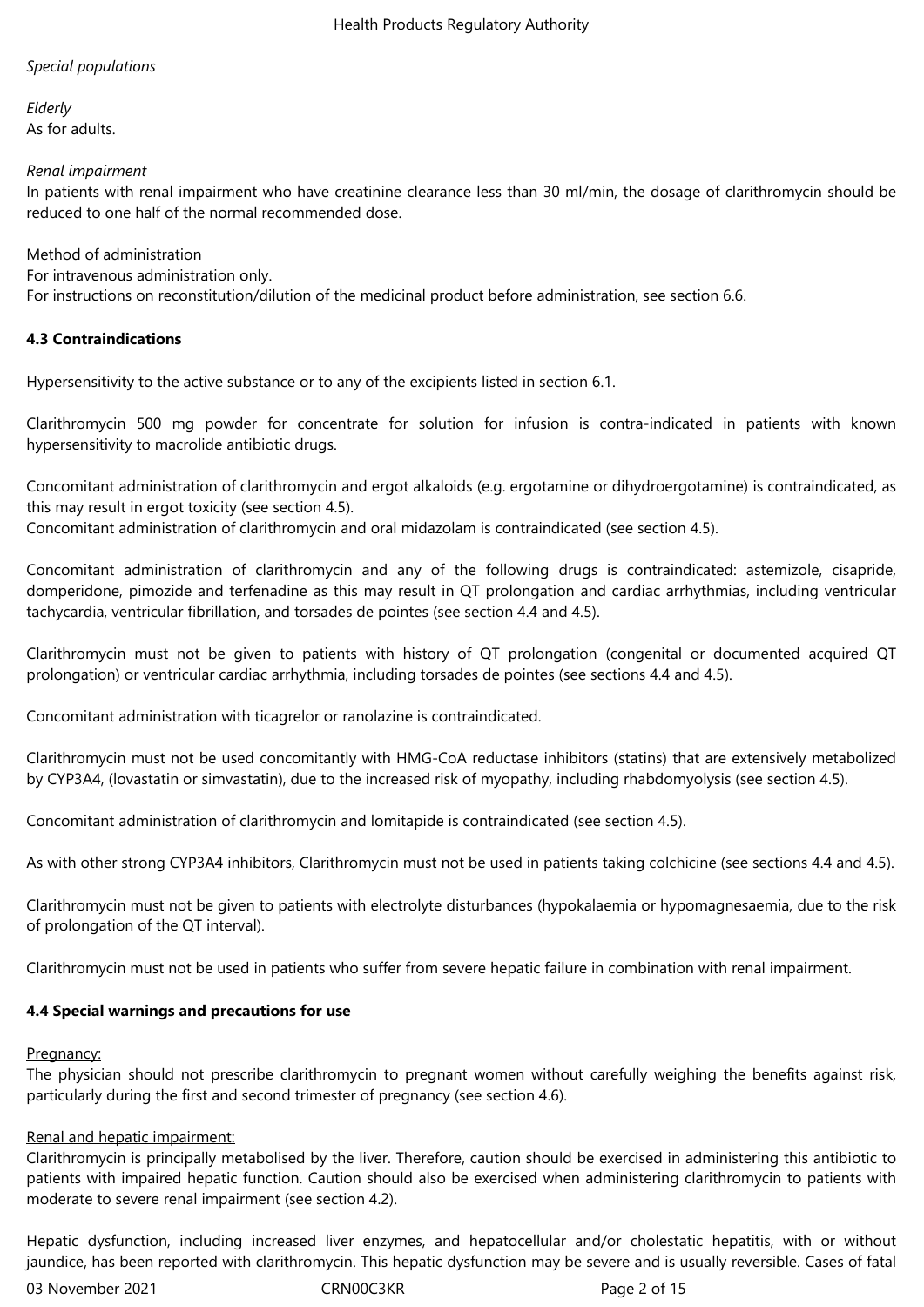hepatic failure (see section 4.8) have been reported. Some patients may have had pre-existing hepatic disease or may have been taking other hepatotoxic medicinal products. Patients should be advised to stop treatment and contact their doctor if signs and symptoms of hepatic disease develop, such as anorexia, jaundice, dark urine, pruritus, or tender abdomen.

### Antibiotic-associated diarrhoea and colitis:

Pseudomembranous colitis has been reported with nearly all antibacterial agents, including macrolides, and may range in severity from mild to life-threatening. *Clostridioides difficile-* associated diarrhoea (CDAD) has been reported with use of nearly all antibacterial agents including clarithromycin, and may range in severity from mild diarrhoea to fatal colitis. Treatment with antibacterial agents alters the normal flora of the colon, which may lead to overgrowth of *C. difficile.* CDAD must be considered in all patients who present with diarrhoea following antibiotic use. Careful medical history is necessary since CDAD has been reported to occur over two months after the administration of antibacterial agents. Therefore, discontinuation of clarithromycin therapy should be considered regardless of the indication. Microbial testing should be performed and adequate treatment initiated. Drugs inhibiting peristalsis should be avoided.

### Interaction with medicinal products:

There have been post-marketing reports of colchicine toxicity with concomitant use of clarithromycin and colchicine, especially in the elderly, some of which occurred in patients with renal insufficiency. Deaths have been reported in some such patients (see section 4.5). Concomitant administration of clarithromycin and colchicine is contraindicated (see section 4.3).

Caution is advised regarding concomitant administration of clarithromycin and triazolobenzodiazepines, such as triazolam, and intravenous or oromucosal midazolam (see section 4.5).

Cardiovascular events: Prolongation of the QT interval, reflecting effects on cardiac repolarisation imparting a risk of developing cardiac arrhythmia and *torsade de pointes,* have been seen in patients treated with macrolides including clarithromycin (see section 4.8). Due to increased risk of QT prolongation and ventricular arrhythmias (including *torsade de pointes),* the use of clarithromycin is contraindicated: in patients taking any of astemizole, cisapride, domperidone, pimozide and terfenadine; in patients who have hypokalaemia; and in patients with a history of QT prolongation or ventricular cardiac arrhythmia (see section 4.3).

Furthermore, clarithromycin should be used with caution in the following patients:

- Patients with coronary artery disease, severe cardiac insufficiency, conduction disturbances or clinically relevant bradycardia.
- Patients, concomitantly, taking, other, medicinal, products, associated, with, QT, prolongation, other, than, those, which, are contraindicated.

Epidemiological studies investigating the risk of adverse cardiovascular outcomes with macrolides have shown variable results. Some observational studies have identified a rare short-term risk of arrhythmia, myocardial infarction and cardiovascular mortality associated with macrolides including clarithromycin. Consideration of these findings should be balanced with treatment benefits when prescribing clarithromycin.

Pneumonia: In view of the emerging resistance of *Streptococcus pneumoniae* to macrolides, it is important that sensitivity testing be performed when prescribing clarithromycin for community-acquired pneumonia. In hospital-acquired pneumonia, clarithromycin should be used in combination with additional appropriate antibiotics.

Skin and soft tissue infections of mild to moderate severity: These infections are most often caused by *Staphylococcus aureus* and *Streptococcus pyogenes*, both of which may be resistant to macrolides. Therefore, it is important that sensitivity testing be performed. In cases where beta–lactam antibiotics cannot be used (e.g. allergy), other antibiotics, such as clindamycin, may be the drug of first choice. Currently, macrolides are only considered to play a role in some skin and soft tissue infections, such as those caused by *Corynebacterium minutissimum*, acne vulgaris, and erysipelas and in situations where penicillin treatment cannot be used.

In the event of severe acute hypersensitivity reactions, such as anaphylaxis, severe cutaneous adverse reactions (SCAR) (e.g. Acute generalised exanthematous pustulosis (AGEP) Stevens-Johnson Syndrome, toxic epidermal necrolysis, and drug rash with eosìnophìlìa and systemic symptoms (DRESS)), clarithromycin therapy should be discontinued immediately and appropriate treatment should be urgently initiated.

Clarithromycin should be used with caution when administered concurrently with medications that induce the cytochrome CYP3A4 enzyme (see section 4.5).

03 November 2021 **CRN00C3KR** Page 3 of 15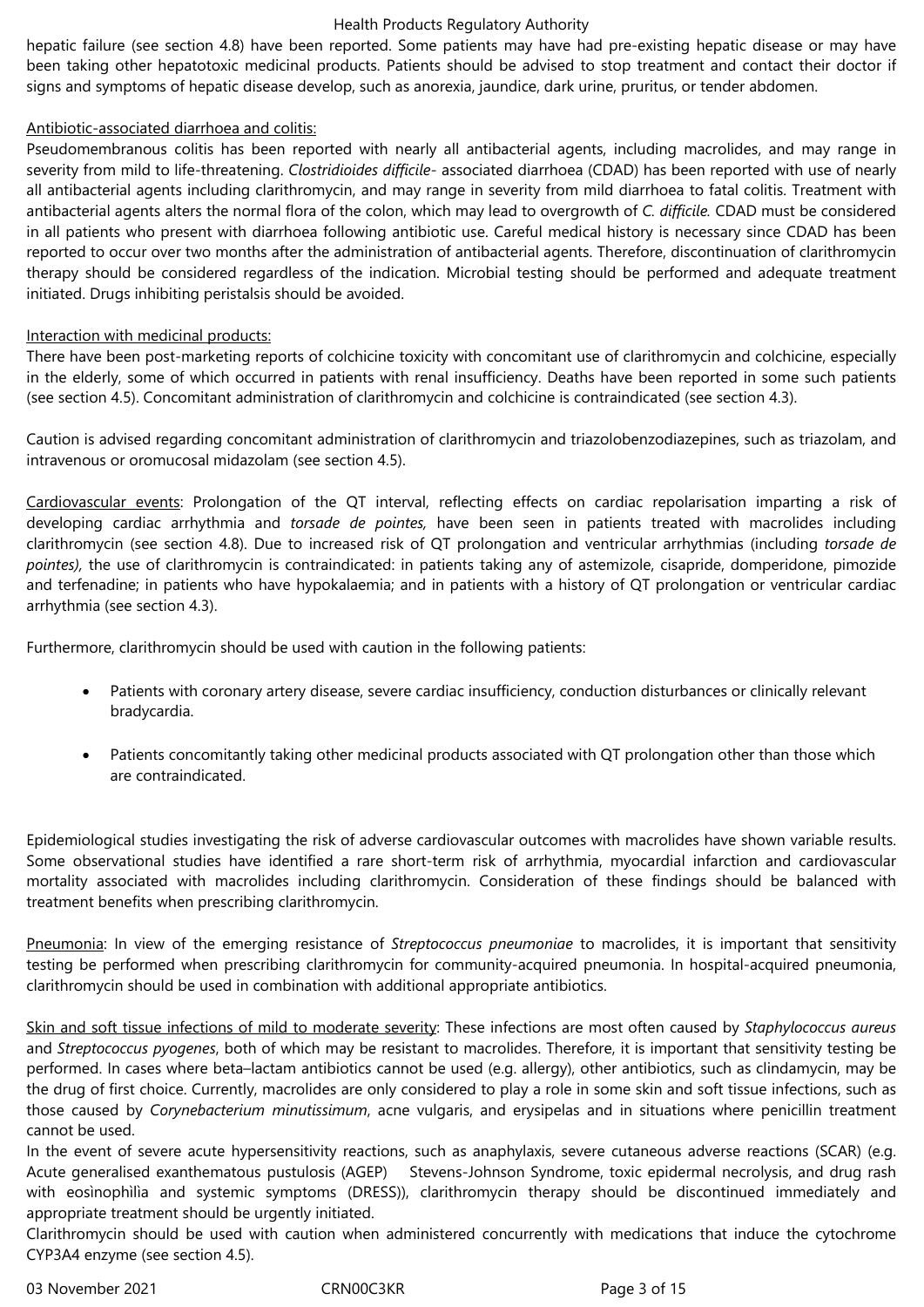HMG-CoA Reductase Inhibitors (statins): Concomitant use of clarithromycin with lovastatin or simvastatin is contraindicated (see section 4.3). Caution should be exercised when prescribing clarithromycin with other statins. Rhabdomyolysis has been reported in patients taking clarithromycin and statins. Patients should be monitored for signs and symptoms of myopathy. In situations where the concomitant use of clarithromycin with statins cannot be avoided, it is recommended to prescribe the lowest registered dose of the statin. Use of a statin that is not dependent on CYP3A metabolism (e.g. fluvastatin) can be considered. (See section 4.5).

Oral hypoglycaemic agents/Insulin: The concomitant use of clarithromycin and oral hypoglycaemic agents (such as sulphonylurias) and/or insulin can result in significant hypoglycaemia. Careful monitoring of glucose is recommended (see section 4.5).

Oral anticoagulants: There is a risk of serious haemorrhage and significant elevations in International Normalized Ratio (INR) and prothrombin time when clarithromycin is co-administered with warfarin (see section 4.5). INR and prothrombin times should,be,frequently,monitored,while,patients,are,receiving,clarithromycin,and,oral,anticoagulants,concurrently.

Caution should be exercised when clarithromycin is co-administered with direct acting oral anticoagulants such as dabigatran, rivaroxaban and apixaban, particularly to patients at high risk of bleeding (see section 4.5).

Long-term use may, as with other antibiotics, result in colonisation with increased numbers of non-susceptible bacteria and fungi. If superinfections occur, appropriate therapy should be instituted.

Attention should also be paid to the possibility of cross resistance between clarithromycin and other macrolide drugs, as well as lincomycin and clindamycin.

This,medicinal,product contains, less than, 1, mmol, sodium (23, mg), per, 500, mg, that, is, to, say, essentially, 'sodium-free'.

### **4.5 Interaction with other medicinal products and other forms of interactions**

### **The use of the following drugs is strictly contraindicated due to the potential for severe drug interaction effects:**

### Astemizole, cisapride, domperidone, pimozide and terfenadine

Elevated cisapride levels have been reported in patients receiving clarithromycin and cisapride concomitantly. This may result in QT prolongation and cardiac arrhythmias including ventricular tachycardia, ventricular fibrillation and torsades de pointes. Similar, effects, have been, observed, in, patients, taking, clarithromycin, and, pimozide, concomitantly (see, section, 4.3).

Macrolides have been reported to alter the metabolism of terfenadine resulting in increased levels of terfenadine which has occasionally been associated with cardiac arrhythmias, such as QT prolongation, ventricular tachycardia, ventricular fibrillation and torsades de pointes (see section 4.3). In one study in 14 healthy volunteers, the concomitant administration of clarithromycin and terfenadine resulted in 2- to 3-fold increase in the serum level of the acid metabolite of terfenadine and in prolongation of the QT interval which did not lead to any clinically detectable effect. Similar effects have been observed with concomitant administration of astemizole and other macrolides.

### Ergot alkaloids

Post-marketing reports indicate that co-administration of clarithromycin with ergotamine or dihydroergotamine has been associated with acute ergot toxicity characterized by vasospasm, and ischaemia of the extremities and other tissues including the central nervous system. Concomitant administration of clarithromycin and ergot alkaloids is contraindicated (see section 4.3).

#### Oral Midazolam

When midazolam was co-administered with clarithromycin tablets (500 mg twice daily), midazolam AUC was increased 7-fold after oral administration of midazolam. Concomitant administration of oral midazolam and clarithromycin is contraindicated (see section 4.3).

### HMG-CoA Reductase Inhibitors (statins)

Concomitant use of clarithromycin with lovastatin or simvastatin is contraindicated (see 4.3) as these statins are extensively metabolized by CYP3A4 and concomitant treatment with clarithromycin increases their plasma concentration, which increases the risk of myopathy, including rhabdomyolysis. Reports of rhabdomyolysis have been received for patients taking clarithromycin concomitantly with these statins. If treatment with clarithromycin cannot be avoided, therapy with lovastatin or simvastatin must be suspended during the course of treatment.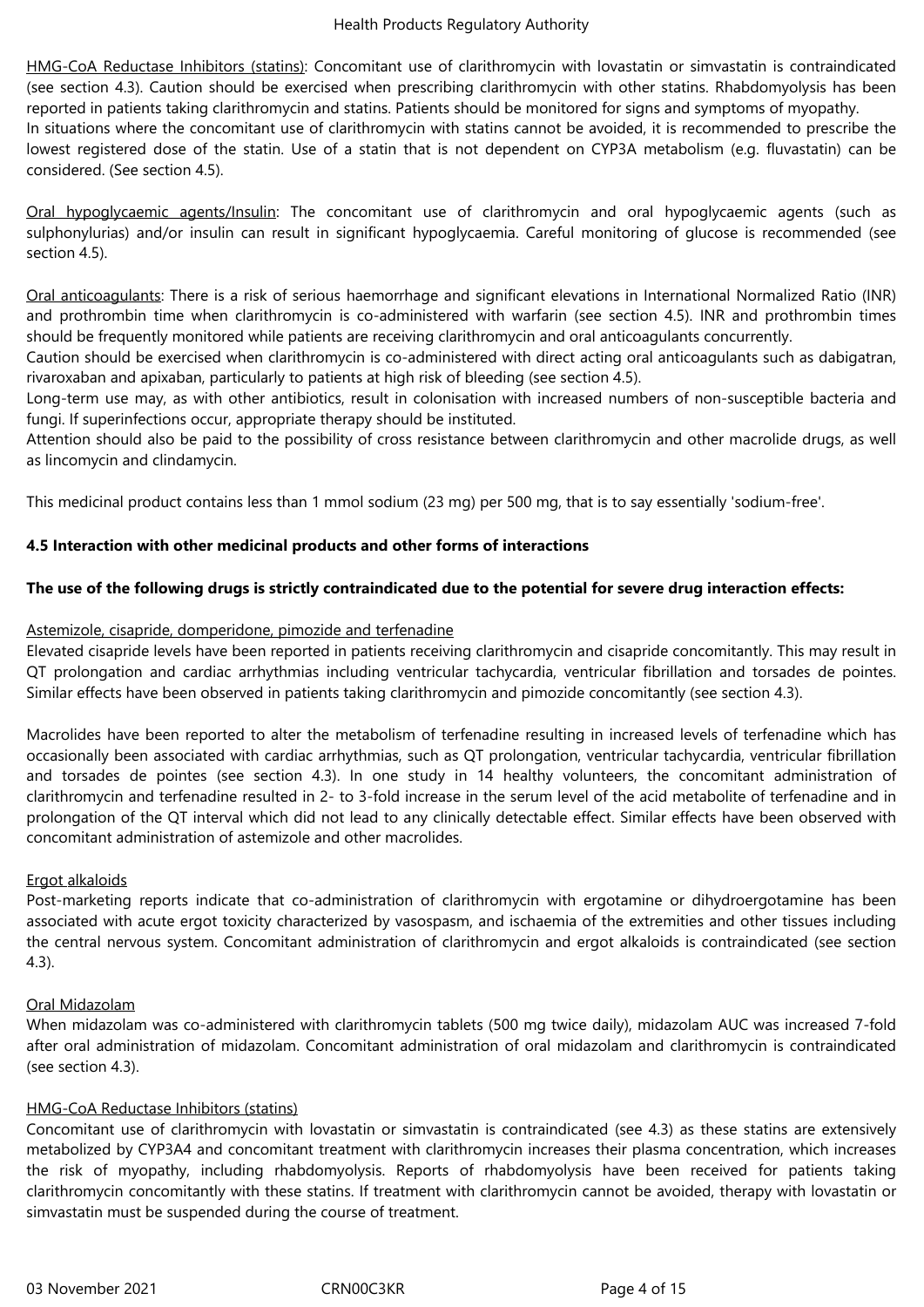Caution should be exercised when prescribing clarithromycin with statins. In situations where the concomitant use of clarithromycin with statins cannot be avoided, it is recommended to prescribe the lowest registered dose of the statin. Use of a statin that is not dependent on CYP3A metabolism (e.g. fluvastatin) can be considered. Patients should be monitored for signs and symptoms of myopathy.

### *Effects of Other Medicinal Products on Clarithromycin*

Drugs that are inducers of CYP3A (e.g. rifampicin, phenytoin, carbamazepine, phenobarbital, St John's wort) may induce the metabolism of clarithromycin. This may result in sub-therapeutic levels of clarithromycin leading to reduced efficacy. Furthermore, it might be necessary to monitor the plasma levels of the CYP3A inducer, which could be increased owing to the inhibition of CYP3A by clarithromycin (see also the relevant product information for the CYP3A4 inducer administered). Concomitant administration of rifabutin and clarithromycin resulted in an increase in rifabutin, and decrease in clarithromycin serum levels together with an increased risk of uveitis.

The following drugs are known or suspected to affect circulating concentrations of clarithromycin; clarithromycin dosage adjustment or consideration of alternative treatments may be required.

### Efavirenz, nevirapine, rifampicin, rifabutin and rifapentine

Strong inducers of the cytochrome P450 metabolism system such as efavirenz, nevirapine, rifampicin, rifabutin, and rifapentine may accelerate the metabolism of clarithromycin and thus lower the plasma levels of clarithromycin, while increasing those of 14-OH-clarithromycin, a metabolite that is also microbiologically active. Since the microbiological activities of clarithromycin and 14-OH-clarithromycin are different for different bacteria, the intended therapeutic effect could be impaired during concomitant administration of clarithromycin and enzyme inducers.

### Etravirine

Clarithromycin exposure was decreased by etravirine; however, concentrations of the active metabolite, 14-OH-clarithromycin, were increased. Because 14-OH-clarithromycin has reduced activity against *Mycobacterium avium* complex (MAC), overall activity against this pathogen may be altered; therefore, alternatives to clarithromycin should be considered for the treatment of MAC.

#### Fluconazole

Concomitant administration of fluconazole 200 mg daily and clarithromycin 500 mg twice daily to 21 healthy volunteers led to increases in the mean steady-state minimum clarithromycin concentration (Cmin) and area under the curve (AUC) of 33% and 18% respectively. Steady state concentrations of the active metabolite 14-OH-clarithromycin were not significantly affected by concomitant administration of fluconazole. No clarithromycin dose adjustment is necessary.

#### Ritonavir

A pharmacokinetic study demonstrated that the concomitant administration of ritonavir 200 mg every eight hours and clarithromycin 500 mg every 12 hours resulted in a marked inhibition of the metabolism of clarithromycin. The clarithromycin Cmax increased by 31%, Cmin increased 182% and AUC increased by 77% with concomitant administration of ritonavir. An essentially complete inhibition of the formation of 14-OH-clarithromycin was noted. Because of the large therapeutic window for clarithromycin, no dosage reduction should be necessary in patients with normal renal function. However, for patients with renal impairment, the following dosage adjustments should be considered: For patients with  $CL_{CR}$  30 to 60 ml/min the dose of clarithromycin should be reduced by 50%. For patients with  $CL_{CR}$  <30 ml/min the dose of clarithromycin should be decreased by 75%. Doses of clarithromycin greater than 1 g/day should not be co-administered with ritonavir.

Similar dose adjustments should be considered in patients with reduced renal function when ritonavir is used as a pharmacokinetic enhancer with other HIV protease inhibitors including atazanavir and saquinavir (see section below, Bi-directional drug interactions).

### *Effect of Clarithromycin on Other Medicinal Products*

### CYP3A-based interactions

Co-administration of clarithromycin, which is known to inhibit CYP3A, and a drug primarily metabolised by CYP3A may be associated with elevations in drug concentrations that could increase or prolong both therapeutic and adverse effects of the concomitant drug. The use of clarithromycin is contraindicated in patients receiving the CYP3A substrates astemizole, cisapride, domperidone, pimozide and terfenadine due to the risk of QT prolongation and cardiac arrhythmias, including ventricular tachycardia, ventricular fibrillation, and torsades de pointes (see sections 4.3 and 4.4).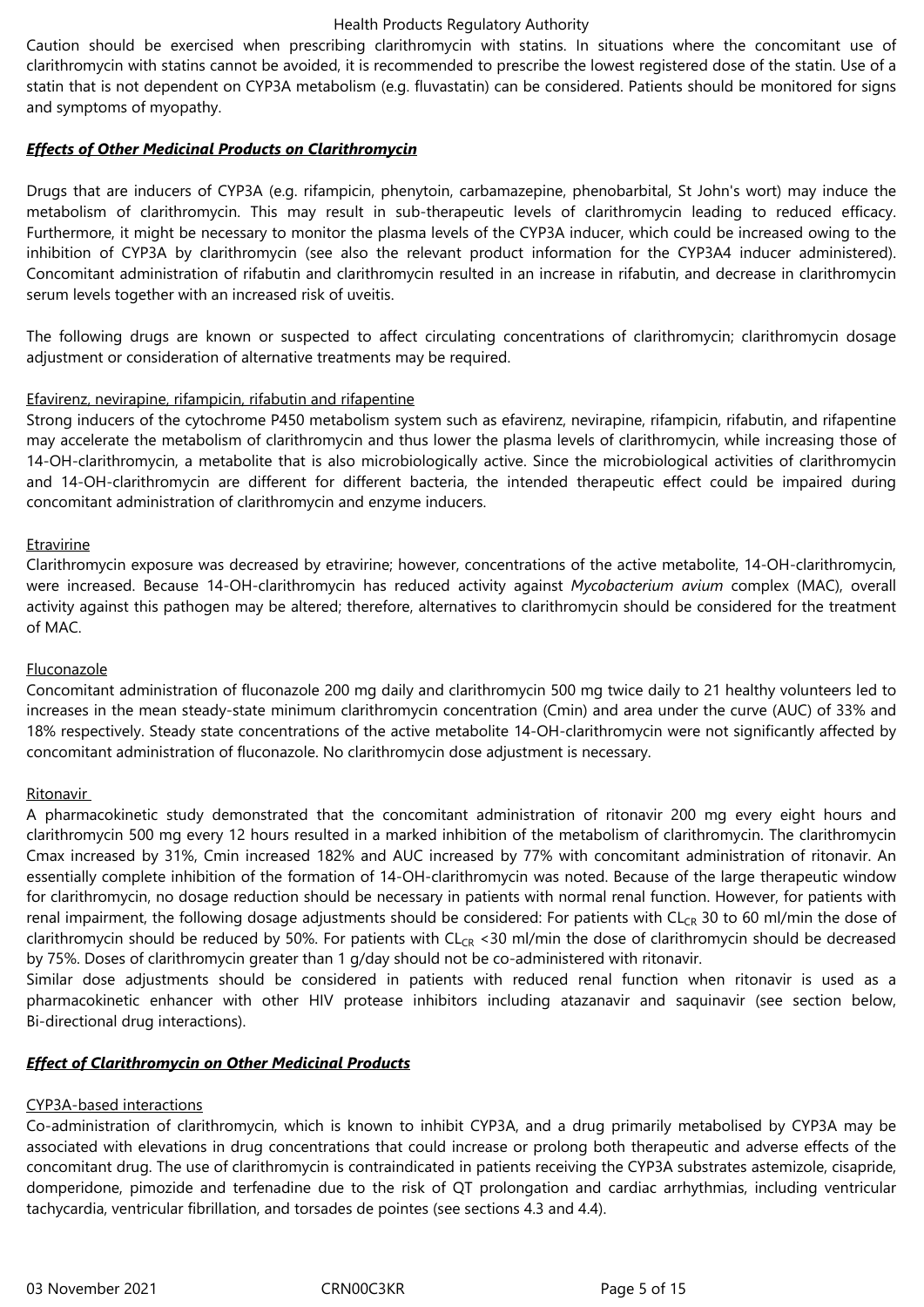The use of clarithromycin is also contraindicated with ergot alkaloids, oral midazolam, HMG CoA reductase inhibitors metabolised mainly by CYP3A4 (e.g. lovastatin and simvastatin), colchicine, ticagrelor and ranolazine (see section 4.3).

Concomitant administration of clarithromycin with lomitapide is contraindicated due the potential for markedly increased transaminases (see section 4.3).

Caution is required if clarithromycin is co-administered with other drugs known to be CYP3A enzyme substrates, especially if the CYP3A substrate has a narrow safety margin (e.g. carbamazepine) and/or the substrate is extensively metabolised by this enzyme.

Dosage adjustments may be considered, and when possible, serum concentrations of drugs primarily metabolised by CYP3A should be monitored closely in patients concurrently receiving clarithromycin. Drugs or drug classes that are known or suspected to be metabolised by the same CYP3A isozyme include (but this list is not comprehensive) alprazolam, carbamazepine, cilostazole, ciclosporin, disopyramide, ibrutinib, methylprednisolone, midazolam (intravenous), omeprazole, oral anticoagulants (e.g. warfarin, rivaroxaban, apixaban), atypical antipsychotics (e.g. quetiapine), quinidine, rifabutin, sildenafil, sirolimus, tacrolimus, triazolam and vinblastine.

Drugs interacting by similar mechanisms through other isozymes within the cytochrome P450 system include phenytoin, theophylline and valproate.

### **Antiarrhythmics**

There have been post-marketed reports of torsades de pointes occurring with the concurrent use of clarithromycin and quinidine or disopyramide. Electrocardiograms should be monitored for QT prolongation during co-administration of clarithromycin with these drugs. Serum levels of quinidine and disopyramide should be monitored during clarithromycin therapy.

There have been post marketing reports of hypoglycemia with the concomitant administration of clarithromycin and disopyramide. Therefore, blood glucose levels should be monitored during concomitant administration of clarithromycin and disopyramide.

### Direct acting oral anticoagulants (DOACs)

The DOAC dabigatran is a substrate for the efflux transporter P-gp. Rivaroxaban and apixaban are metabolised via CYP3A4 and are also substrates for P-gp. Caution should be exercised when clarithromycin is co-administered with these agents particularly to patients at high risk of bleeding (see section 4.4).

### Oral hypoglycemic agents/Insulin

With certain hypoglycemic drugs such as nateglinide, and repaglinide, inhibition of CYP3A enzyme by clarithromycin may be involved and could cause hypolgycemia when used concomitantly. Careful monitoring of glucose is recommended.

#### **Omeprazole**

Clarithromycin (500 mg every 8 hours) was given in combination with omeprazole (40 mg daily) to healthy adult subjects. The steady-state plasma concentrations of omeprazole were increased ( $C_{\text{max}}$ , AU $C_{0-24}$ , and  $t_{1/2}$  increased by 30%, 89%, and 34%, respectively), by the concomitant administration of clarithromycin. The mean 24-hour gastric pH value was 5.2 when omeprazole was administered alone and 5.7 when omeprazole was co-administered with clarithromycin.

#### Sildenafil, tadalafil and vardenafil

Each of these phosphodiesterase inhibitors is metabolised, at least in part, by CYP3A, and CYP3A may be inhibited by concomitantly administered clarithromycin. Co-administration of clarithromycin with sildenafil, tadalafil or vardenafil would likely result in increased phosphodiesterase inhibitor exposure. Reduction of sildenafil, tadalafil and vardenafil dosages should be considered when these drugs are co-administered with clarithromycin.

#### Theophylline, carbamazepine

Results of clinical studies indicate that there was a modest but statistically significant (p≤0.05) increase of circulating theophylline or carbamazepine levels when either of these drugs were administered concomitantly with clarithromycin. Dose reduction may need to be considered.

#### Tolterodine

The primary route of metabolism for tolterodine is via the 2D6 isoform of cytochrome P450 (CYP2D6). However, in a subset of the population devoid of CYP2D6, the identified pathway of metabolism is via CYP3A. In this population subset, inhibition of CYP3A results in significantly higher serum concentrations of tolterodine. A reduction in tolterodine dosage may be necessary in, the presence of CYP3A inhibitors, such as clarithromycin in the CYP2D6 poor metaboliser population.

03 November 2021 CRN00C3KR Page 6 of 15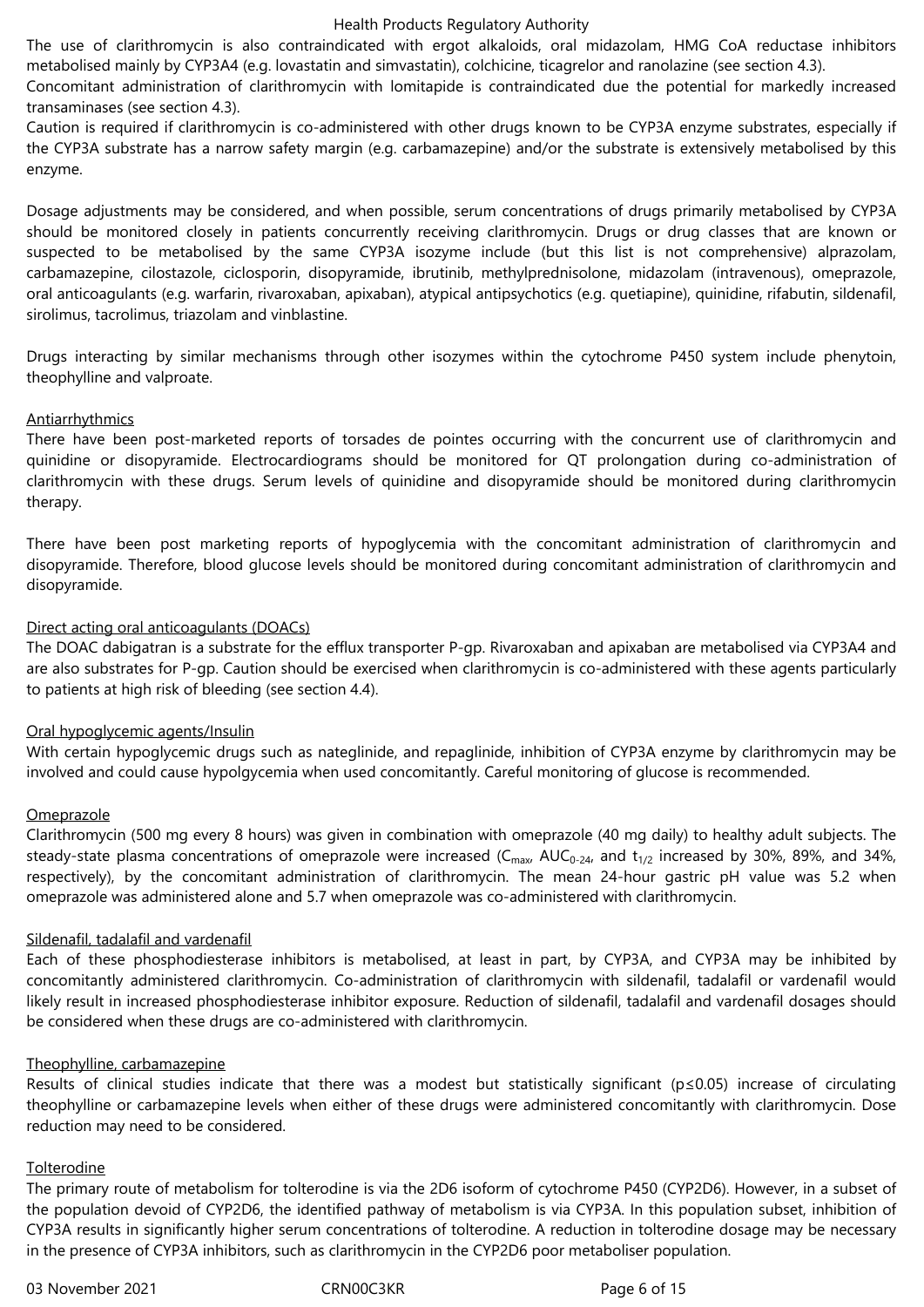### Triazolobenzodiazepines (e.g., alprazolam, midazolam, triazolam)

When midazolam was co-administered with clarithromycin tablets (500 mg twice daily), midazolam AUC was increased 2.7-fold after intravenous administration of midazolam. If intravenous midazolam is co-administered with clarithromycin, the patient must be closely monitored to allow dose adjustment. Drug delivery of midazolam via oromucosal route, which could bypass pre-systemic elimination of the drug, will likely result in a similar interaction to that observed after intravenous midazolam rather than oral administration. The same precautions should also apply to other benzodiazepines that are metabolised by CYP3A, including triazolam and alprazolam. For benzodiazepines which are not dependent on CYP3A for their elimination (temazepam, nitrazepam, lorazepam), a clinically important interaction with clarithromycin is unlikely.

There have been post-marketing reports of drug interactions and central nervous system (CNS) effects (e.g., somnolence and confusion) with the concomitant use of clarithromycin and triazolam. Monitoring the patient for increased CNS pharmacological effects is suggested.

### *Other drug interactions*

### Colchicine

Colchicine is a substrate for both CYP3A and the efflux transporter, P-glycoprotein (Pgp). Clarithromycin and other macrolides are known to inhibit CYP3A and Pgp. When clarithromycin and colchicine are administered together, inhibition of Pgp and/or CYP3A by clarithromycin,may lead to increased exposure to colchicine (see section 4.3 and 4.4).

### **Digoxin**

Digoxin is thought to be a substrate for the efflux transporter, P-glycoprotein (Pgp). Clarithromycin is known to inhibit Pgp. When clarithromycin and digoxin are administered together, inhibition of Pgp by clarithromycin may lead to increased exposure to digoxin. Elevated digoxin serum concentrations in patients receiving clarithromycin and digoxin concomitantly have also been reported in post marketing surveillance. Some patients have shown clinical signs consistent with digoxin toxicity, including potentially fatal arrhythmias. Serum digoxin concentrations should be carefully monitored while patients are receiving digoxin and clarithromycin simultaneously.

### Zidovudine

Simultaneous oral administration of clarithromycin tablets and zidovudine to HIV-infected adult patients may result in decreased steady-state zidovudine concentrations. Because clarithromycin appears to interfere with the absorption of simultaneously administered oral zidovudine, this interaction can be largely avoided by staggering the doses of clarithromycin and zidovudine to allow for a 4-hour interval between each medication. This interaction does not appear to occur in paediatric HIV-infected patients taking clarithromycin suspension with zidovudine or dideoxyinosine. This interaction is unlikely when clarithromycin is administered via intravenous infusion.

#### Phenytoin and Valproate

There have been spontaneous or published reports of interactions of CYP3A inhibitors, including clarithromycin with drugs not thought to be metabolised by CYP3A (e.g. phenytoin and valproate). Serum level determinations are recommended for these drugs, when, administered, concomitantly, with clarithromycin. Increased serum, levels, have, been, reported.

### *Bi-directional drug interactions*

#### Atazanavir

Both clarithromycin and atazanavir are substrates and inhibitors of CYP3A, and there is evidence of a bi-directional drug interaction. Co-administration of clarithromycin (500 mg twice daily) with atazanavir (400 mg once daily) resulted in a 2-fold increase in exposure to clarithromycin and a 70% decrease in exposure to 14-OH-clarithromycin, with a 28% increase in the AUC of atazanavir. Because of the large therapeutic window for clarithromycin, no dosage reduction should be necessary in patients with normal renal function. For patients with moderate renal function (creatinine clearance 30 to 60 ml/min), the dose of clarithromycin should be decreased by 50%. For patients with creatinine clearance <30 ml/min, the dose of clarithromycin should be decreased by 75% using an appropriate clarithromycin formulation. Doses of clarithromycin greater than 1000 mg per day should not be co-administered with protease inhibitors.

#### Calcium Channel Blockers

Caution is advised regarding the concomitant administration of clarithromycin and calcium channel blockers metabolized by CYP3A4 (e.g. verapamil, amlodipine, diltiazem) due to the risk of hypotension. Plasma concentrations of clarithromycin as well as calcium channel blockers may increase due to the interaction. Hypotension, bradyarrhythmias and lactic acidosis have been observed in patients taking clarithromycin and verapamil concomitantly.

03 November 2021 CRN00C3KR Page 7 of 15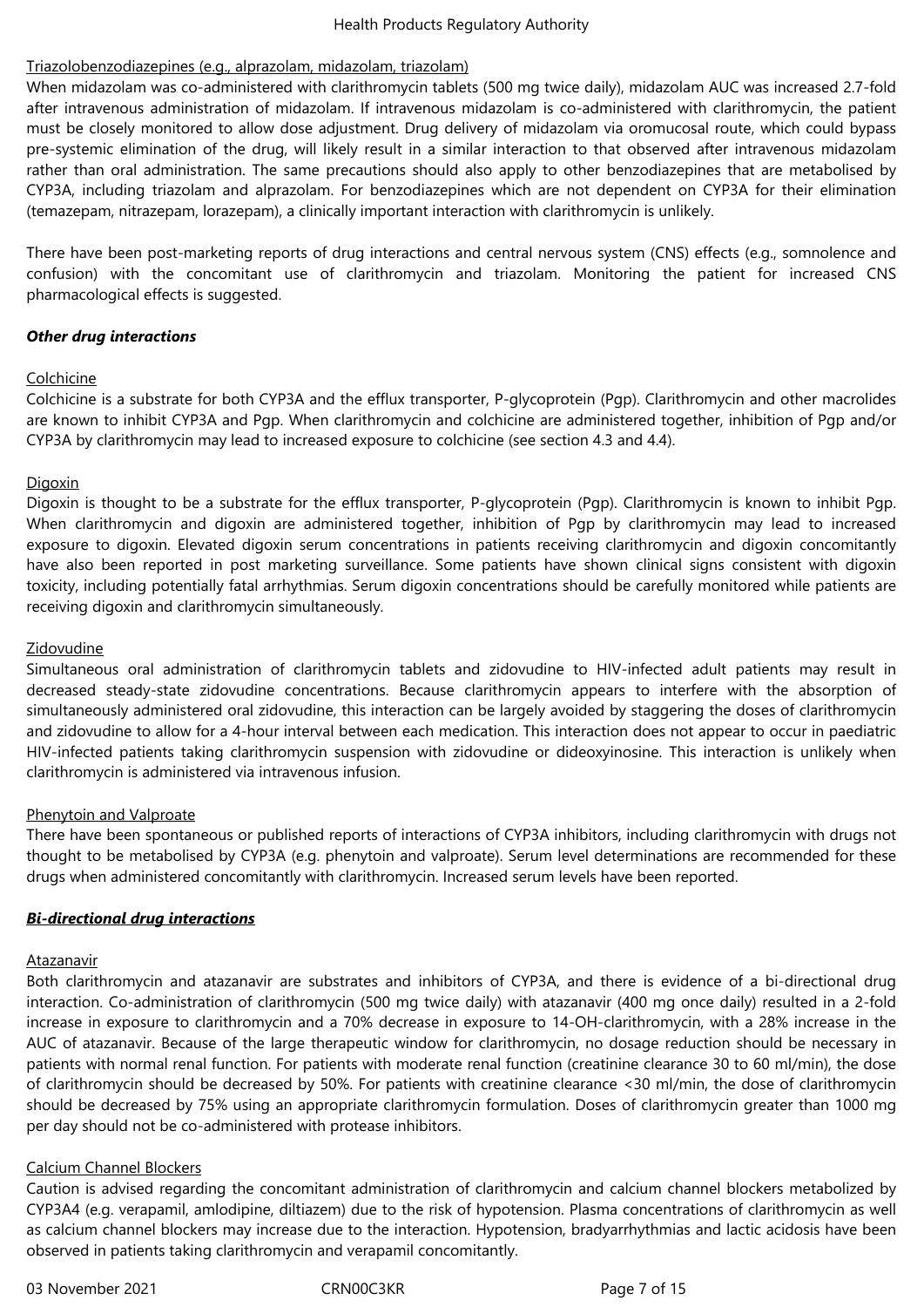### Itraconazole

Both clarithromycin and itraconazole are substrates and inhibitors of CYP3A, leading to a bidirectional drug interaction. Clarithromycin may increase the plasma levels of itraconazole, while itraconazole may increase the plasma levels of clarithromycin. Patients taking itraconazole and clarithromycin concomitantly should be monitored closely for signs or symptoms of increased or prolonged pharmacologic effect.

### **Saquinavir**

Both clarithromycin and saquinavir are substrates and inhibitors of CYP3A, and there is evidence of a bi-directional drug interaction. Concomitant administration of clarithromycin (500 mg twice daily) and saquinavir (soft gelatin capsules, 1200 mg three times daily) to 12 healthy volunteers resulted in steady-state AUC and C<sub>max</sub> values of saquinavir which were 177% and 187% higher than those seen with saquinavir alone. Clarithromycin AUC and C $_{max}$  values were approximately 40% higher than those seen with clarithromycin alone. No dose adjustment is required when the two drugs are co-administered for a limited time at the doses/formulations studied. Observations from drug interaction studies using the soft gelatin capsule formulation may not be representative of the effects seen using the saquinavir hard gelatin capsule. Observations from drug interaction studies performed with saquinavir alone may not be representative of the effects seen with saquinavir/ritonavir therapy. When saquinavir is co-administered with ritonavir, consideration should be given to the potential effects of ritonavir on clarithromycin (see section 4.5: Ritonavir).

Patients taking oral contraceptives should be warned that if diarrhoea vomiting or breakthrough bleeding occur there is a possibility of contraceptive failure.

### **4.6 Fertility, pregnancy and lactation**

### **Pregnancy**

The safety of clarithromycin for use in pregnancy has not been established. Based on variable results obtained from animal studies and experience in humans, the possibility of adverse effects on embryofoetal development cannot be excluded. Some observational studies evaluating exposure to clarithromycin during the first and second trimester have reported an increased risk of miscarriage compared to no antibiotic use or other antibiotic use during the same period. The available epidemiological studies on the risk of major congenital malformations with use of macrolides including clarithromycin during pregnancy provide conflicting results.

Therefore, use during pregnancy is not advised without carefully weighing the benefits against risks.

### Breast-feeding

Clarithromycin is excreted into human breast milk in small amounts. It has been estimated that an exclusively breastfed infant would receive about 1.7% of the maternal weight-adjusted dose of clarithromycin. Therefore, diarrhoea and fungus infection of the mucous membranes could occur in the breast-fed infant, so that nursing might have to be discontinued. The possibility of sensitisation should be considered. The benefit of treatment of the mother should be weighed against the potential risk for the infant.

### Fertility

There is no data available on the effect of clarithromycin on fertility in humans. In rats, the limited data available do not indicate any effects on fertility.

### **4.7 Effects on ability to drive and use machines**

There are no data on the effect of clarithromycin on the ability to drive or use machines. The potential for dizziness, vertigo, confusion and disorientation, which may occur with the medication, should be taken into account before patients drive or use machines.

### **4.8 Undesirable effects**

# *a. Summary of the safety profile*

The most frequent and common adverse reactions related to clarithromycin therapy for both adult and paediatric populations are abdominal pain, diarrhoea, nausea, vomiting and taste perversion. These adverse reactions are usually mild in intensity and are consistent with the known safety profile of macrolide antibiotics (see section b of section 4.8).

There was no significant difference in the incidence of these gastrointestinal adverse reactions during clinical trials between the patient population with or without pre-existing mycobacterial infections.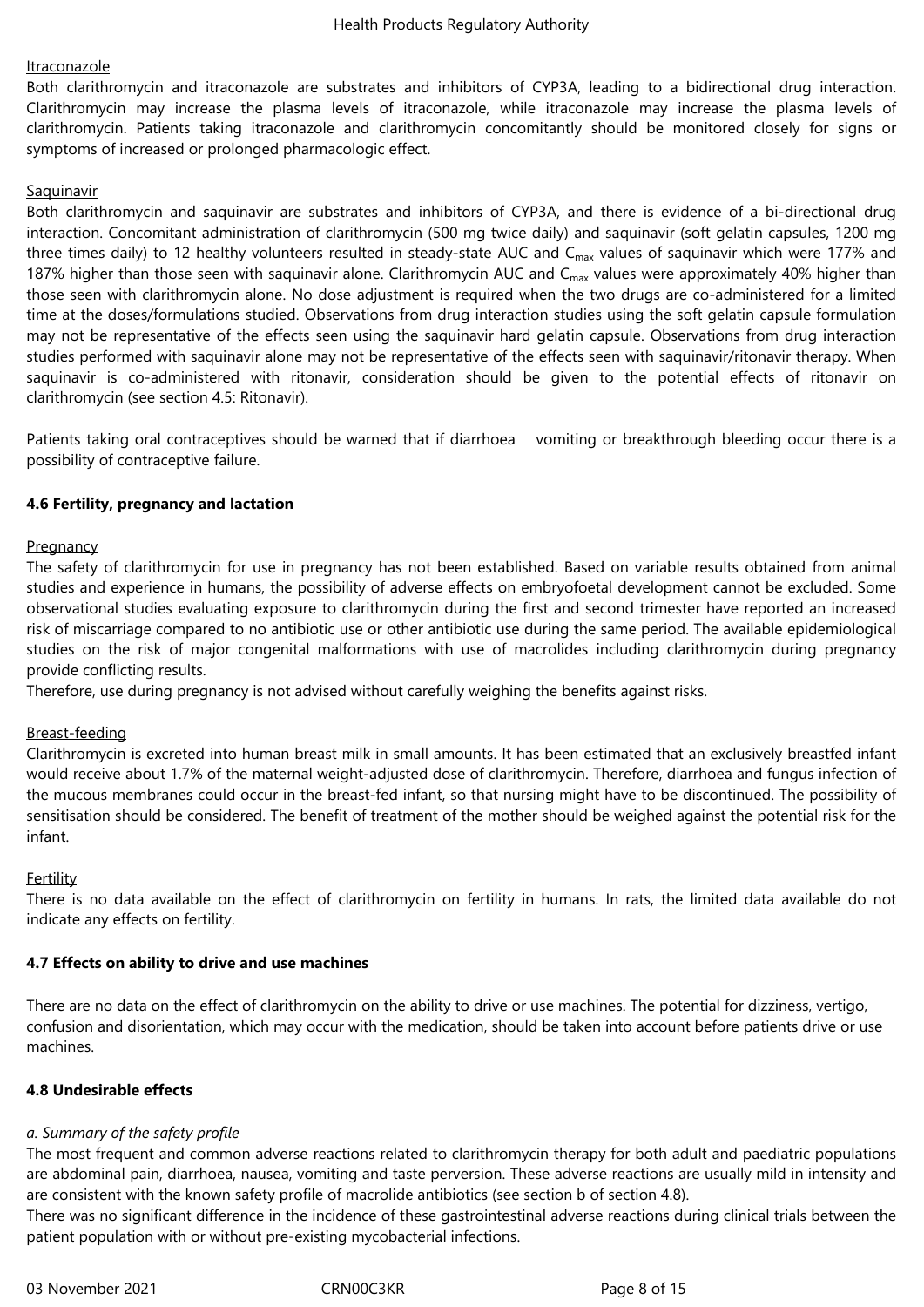#### *b. Tabulated summary of adverse reactions*

The following table displays adverse reactions reported in clinical trials and from post-marketing experience with clarithromycin immediate-release tablets, granules for oral suspension, powder for solution for injection, extended-release tablets and modified-release tablets.

The reactions considered at least possibly related to clarithromycin are displayed by system organ class and frequency using the following convention: very common ( $\geq 1/10$ ), common ( $\geq 1/100$  to < 1/10), uncommon ( $\geq 1/1,000$  to < 1/100) and not known (adverse reactions from post-marketing experience; cannot be estimated from the available data). Within each frequency grouping, adverse reactions are presented in order of decreasing seriousness when the seriousness could be assessed.

| System Organ                                            | Very common                           | Common                                                                              | Uncommon                                                                                                                                                                  | Not Known*                                                                                                                           |  |
|---------------------------------------------------------|---------------------------------------|-------------------------------------------------------------------------------------|---------------------------------------------------------------------------------------------------------------------------------------------------------------------------|--------------------------------------------------------------------------------------------------------------------------------------|--|
| Class                                                   | $≥ 1/100$ to <<br>$\geq 1/10$<br>1/10 |                                                                                     | $≥1/1,000$ to < 1/100                                                                                                                                                     | (cannot be estimated from the available<br>data)                                                                                     |  |
| Infections and<br>infestations                          |                                       |                                                                                     | Cellulitis <sup>1</sup> ,<br>candidiasis,<br>gastroenteritis <sup>2</sup> ,<br>infection <sup>3</sup> , vaginal<br>infection                                              | Pseudomembranous colitis, erysipelas,                                                                                                |  |
| Blood and<br>lymphatic<br>system                        |                                       |                                                                                     | Leukopenia,<br>neutropenia <sup>4</sup> ,<br>thrombocythaemia <sup>3</sup> ,<br>eosinophilia <sup>4</sup>                                                                 | Agranulocytosis, thrombocytopenia                                                                                                    |  |
| Immune system<br>disorders                              |                                       |                                                                                     | Anaphylactoid<br>reaction <sup>1</sup> ,<br>hypersensitivity                                                                                                              | Anaphylactic reaction. angioedema                                                                                                    |  |
| Metabolism and<br>nutrition<br>disorders                |                                       |                                                                                     | Anorexia, decreased<br>appetite                                                                                                                                           |                                                                                                                                      |  |
| Psychiatric<br>disorders                                |                                       | Insomnia                                                                            | Anxiety,<br>$n$ ervousness <sup>3</sup>                                                                                                                                   | Psychotic disorder, confusional state,<br>depersonalisation, depression,<br>disorientation, hallucination, abnormal<br>dreams, mania |  |
| Nervous system<br>disorders                             |                                       | Dysgeusia,<br>headache                                                              | Loss of<br>$consciousness1$ ,<br>dyskinesia <sup>1</sup> ,<br>dizziness,<br>somnolence <sup>6</sup> ,<br>tremor                                                           | Convulsion, ageusia, parosmia, anosmia,<br>paraesthesia                                                                              |  |
| Ear and<br>labyrinth<br>disorders                       |                                       |                                                                                     | Vertigo, hearing<br>impaired, tinnitus                                                                                                                                    | Deafness                                                                                                                             |  |
| Cardiac<br>disorders                                    |                                       |                                                                                     | Cardiac arrest <sup>1</sup> ,<br>atrial fibrillation <sup>1</sup> ,<br>electrocardiogram<br>$QT$ prolonged <sup>7</sup> ,<br>extrasystoles <sup>1</sup> ,<br>palpitations | Torsades de pointes <sup>7</sup> , ventricular<br>tachycardia <sup>7</sup> , ventricular fibrillation                                |  |
| Vascular<br>disorders                                   |                                       | Vasodilation <sup>1</sup>                                                           |                                                                                                                                                                           | Haemorrhage <sup>8</sup>                                                                                                             |  |
| Respiratory,<br>thoracic and<br>mediastinal<br>disorder |                                       |                                                                                     | Asthma <sup>1</sup> , epistaxis <sup>2</sup> ,<br>pulmonary<br>embolism <sup>1</sup>                                                                                      |                                                                                                                                      |  |
| Gastrointestinal<br>disorders                           |                                       | Diarrhoea <sup>9</sup> ,<br>vomiting,<br>dyspepsia,<br>nausea,<br>abdominal<br>pain | Oesophagitis <sup>1</sup> ,<br>gastrooesophageal<br>reflux disease <sup>2</sup> ,<br>qastritis, proctalgia <sup>2</sup> ,<br>stomatitis, glossitis,<br>abdominal          | Pancreatitis acute, tongue discolouration,<br>tooth discolouration                                                                   |  |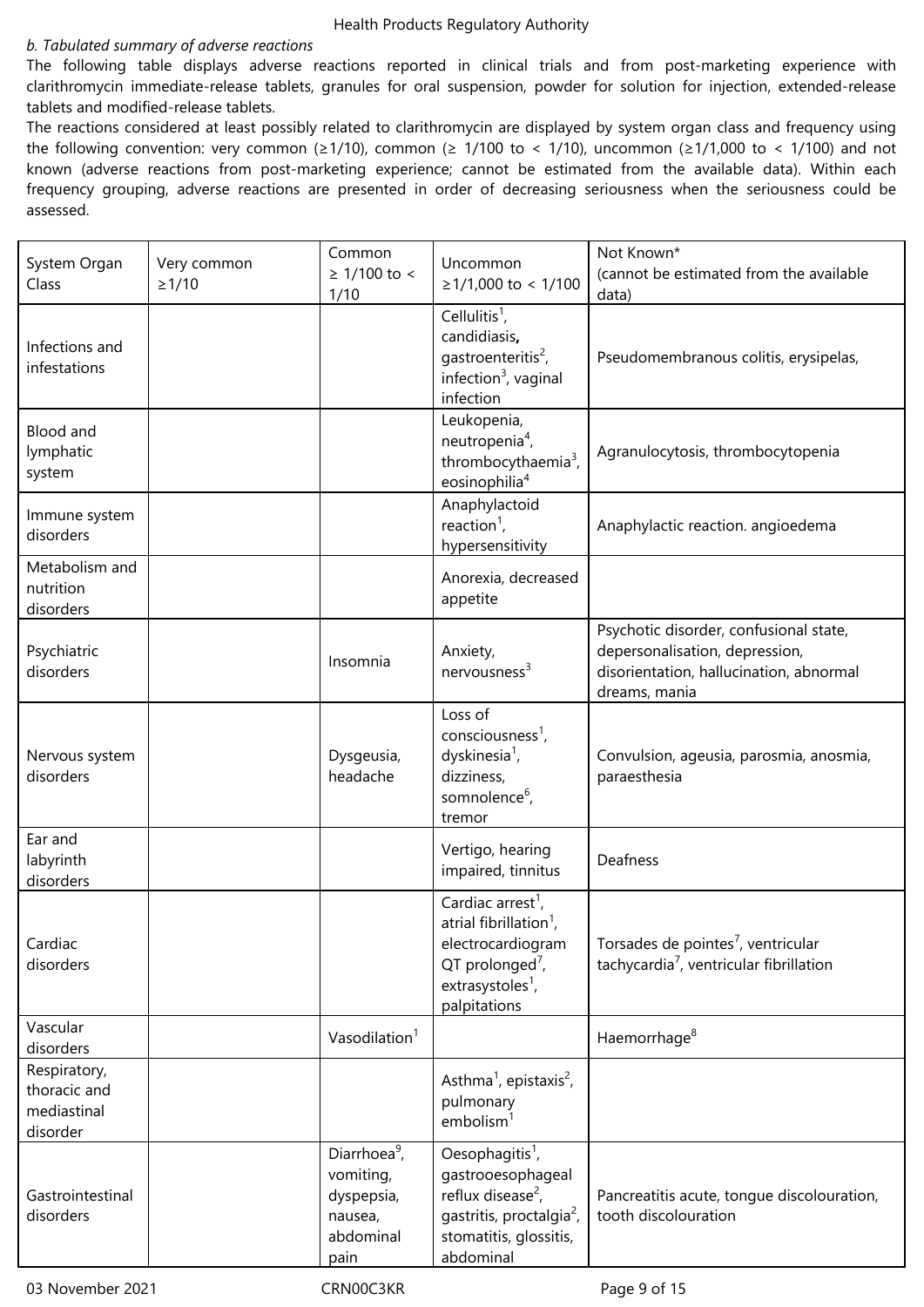|                                                               |                                       |                                                                            | distension $4$ ,                                                                                                                                                           |                                                                                                                                                                                                                                                                        |
|---------------------------------------------------------------|---------------------------------------|----------------------------------------------------------------------------|----------------------------------------------------------------------------------------------------------------------------------------------------------------------------|------------------------------------------------------------------------------------------------------------------------------------------------------------------------------------------------------------------------------------------------------------------------|
|                                                               |                                       |                                                                            | constipation, dry                                                                                                                                                          |                                                                                                                                                                                                                                                                        |
|                                                               |                                       |                                                                            | mouth, eructation,                                                                                                                                                         |                                                                                                                                                                                                                                                                        |
|                                                               |                                       |                                                                            | flatulence,                                                                                                                                                                |                                                                                                                                                                                                                                                                        |
| Hepatobiliary<br>disorders                                    |                                       | Liver function<br>test abnormal                                            | Cholestasis $4$ ,<br>hepatitis <sup>4</sup> , alanine<br>aminotransferase<br>increased, aspartate<br>aminotransferase<br>increased,                                        | Hepatic failure, jaundice hepatocellular                                                                                                                                                                                                                               |
|                                                               |                                       |                                                                            | gamma-glutamyltra<br>nsferase increased <sup>4</sup>                                                                                                                       |                                                                                                                                                                                                                                                                        |
| Skin and<br>subcutaneous<br>tissue disorders                  |                                       | Rash,<br>hyperhidrosis                                                     | Dermatitis bullous <sup>1</sup> ,<br>pruritus, urticaria,<br>rash<br>maculo-papular <sup>3</sup>                                                                           | Severe cutaneous adverse reactions (SCAR)<br>(e.g Acute generalised exanthematous<br>pustulosis<br>(AGEP), Stevens-Johnson syndrome <sup>5</sup> , toxic<br>epidermal necrolysis <sup>5</sup> , drug rash with<br>eosinophilia and systemic symptoms<br>(DRESS)), acne |
| Musculoskeletal<br>and connective<br>tissue disorders         |                                       |                                                                            | Muscle spasms <sup>3</sup> ,<br>musculoskeletal<br>stiffness <sup>1</sup> , myalgia <sup>2</sup>                                                                           | Rhabdomyolysis <sup>2,11</sup> , myopathy                                                                                                                                                                                                                              |
| Renal and<br>urinary<br>disorders                             |                                       |                                                                            | <b>Blood creatinine</b><br>increased <sup>1</sup> , blood<br>urea increased <sup>1</sup>                                                                                   | Renal failure, nephritis interstitial                                                                                                                                                                                                                                  |
| General<br>disorders and<br>administration<br>site conditions | Injection site phlebitis <sup>1</sup> | Injection site<br>$pain1$ ,<br>injection site<br>inflammation <sup>1</sup> | Malaise <sup>4</sup> , pyrexia <sup>3</sup> ,<br>asthenia, chest<br>pain <sup>4</sup> , chills <sup>4</sup> ,<br>fatigue <sup>4</sup>                                      |                                                                                                                                                                                                                                                                        |
| Investigations                                                |                                       |                                                                            | Albumin globulin<br>ratio abnormal <sup>1</sup> ,<br>blood alkaline<br>phosphatase<br>increased <sup>4</sup> , blood<br>lactate<br>dehydrogenase<br>increased <sup>4</sup> | International normalised ratio increased <sup>8</sup> ,<br>prothrombin time prolonged <sup>8</sup> , urine colour<br>abnormal                                                                                                                                          |

 $1$  ADRs reported only for the powder for concentrate for solution for infusion

 $2$ ADRs reported only for the extended-release tablets

<sup>3</sup> ADRs reported only for the granules for oral suspension

<sup>4</sup> ADRs reported only for the immediate-release tablets

 $5, 7, 9, 10$  See section a)

 $6, 8, 11$  See section c)

\* Because these reactions are reported voluntarily from a population of uncertain size, it is not always possible to reliably estimate their frequency or establish a causal relationship to drug exposure. Patient exposure is estimated to be greater than 1 billion *patient treatment days for clarithromycin.*

### *c. Description of selected adverse reactions*

Injection site phlebitis, injection site pain, and injection site inflammation are specific to the clarithromycin intravenous formulation.

In some of the reports of rhabdomyolysis, clarithromycin was administered concomitantly with statins, fibrates, colchicine or allopurinol (see section 4.3 and 4.4).

There have been post-marketing reports of drug interactions and central nervous system (CNS) effects (e.g. somnolence and confusion) with the concomitant use of clarithromycin and triazolam. Monitoring the patient for increased CNS pharmacological effects is suggested (see section 4.5).

There have been rare reports of clarithromycin extended-release tablets in the stool, many of which have occurred in patients with anatomic (including ileostomy or colostomy) or functional gastrointestinal disorders with shortened GI transit times. In several reports, tablet residues have occurred in the context of diarrhoea. It is recommended that patients who experience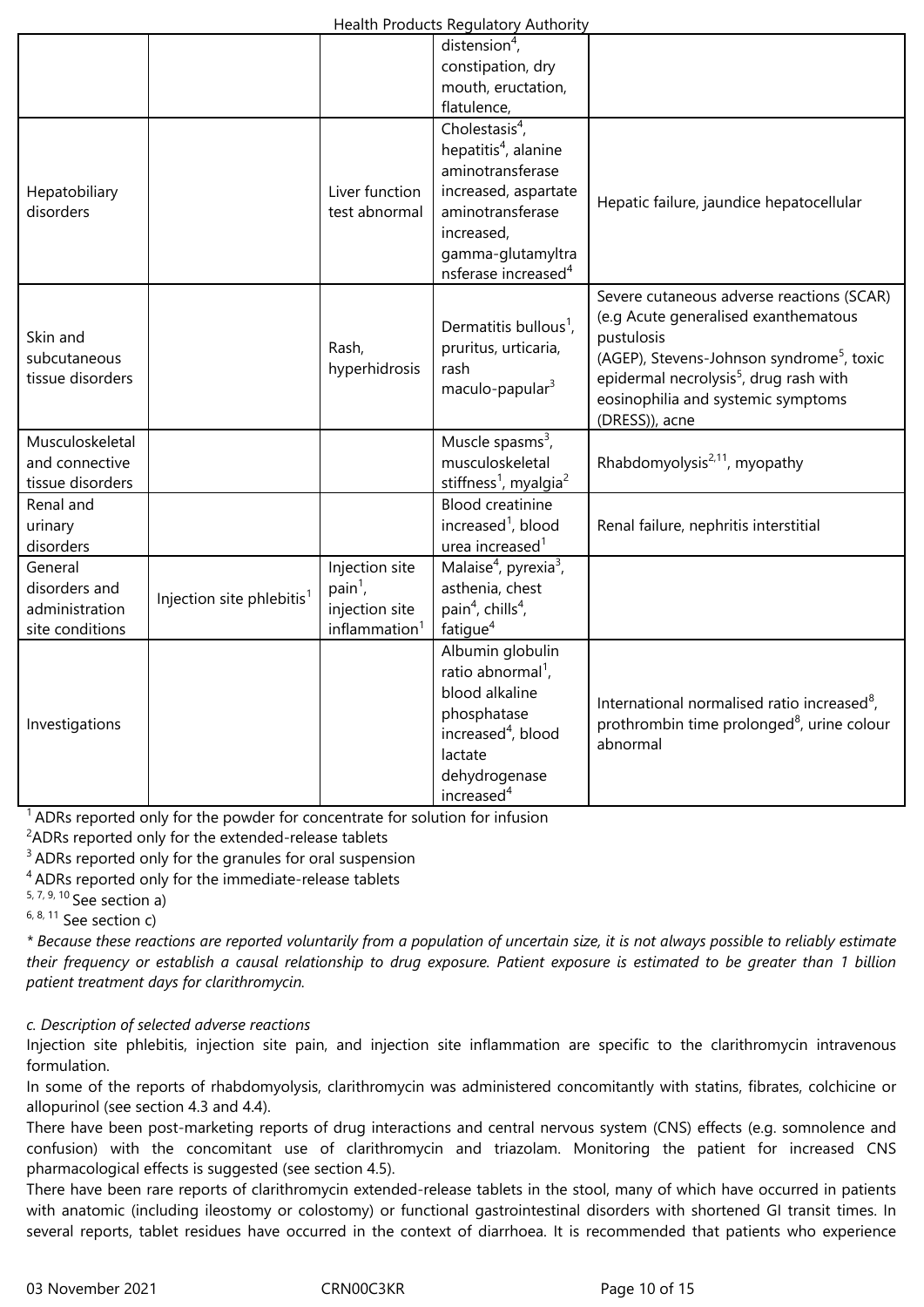tablet residue in the stool and no improvement in their condition should be switched to a different clarithromycin formulation (e.g. suspension) or another antibiotic.

Special, population: Adverse, Reactions, in, Immunocompromised, Patients, (see, section, e).

### *d. Paediatric populations*

Clinical trials have been conducted using clarithromycin paediatric suspension in children 6 months to 12 years of age. Therefore, children under 12 years of age should use clarithromycin paediatric suspension.

Frequency, type and severity of adverse reactions in children are expected to be the same as in adults.

### *e. Other special populations*

### *Immunocompromised patients*

In AIDS and other immunocompromised patients treated with the higher doses of clarithromycin over long periods of time for mycobacterial infections, it was often difficult to distinguish adverse events possibly associated with clarithromycin administration,from,underlying,signs,of,Human,Immunodeficiency,Virus,(HIV),disease,or,intercurrent,illness.

In adult patients, the most frequently reported adverse reactions by patients treated with total daily doses of 1000 mg and 2000 mg of clarithromycin were: nausea, vomiting, taste perversion, abdominal pain, diarrhoea, rash, flatulence, headache, constipation, hearing disturbance, Serum Glutamic Oxaloacetic Transaminase (SGOT) and Serum Glutamic Pyruvate Transaminase (SGPT) elevations. Additional low-frequency events included dyspnoea, insomnia and dry mouth. The incidences were comparable for patients treated with 1000 mg and 2000 mg, but were generally about 3 to 4 times as frequent for those patients, who received total daily doses of 4000 mg of clarithromycin.

In these immunocompromised patients, evaluations of laboratory values were made by analysing those values outside the seriously abnormal level (i.e. the extreme high or low limit) for the specified test. On the basis of these criteria, about 2% to 3% of those patients who received 1000 mg or 2000 mg of clarithromycin daily had seriously abnormal elevated levels of SGOT and SGPT, and abnormally low white blood cell and platelet counts. A lower percentage of patients in these two dosage groups also had elevated Blood Urea Nitrogen levels. Slightly higher incidences of abnormal values were noted for patients who received,4000,mg,daily, for all parameters except White Blood Cell.

#### Reporting of suspected adverse reactions

Reporting suspected adverse reactions after authorisation of the medicinal product is important. It allows continued monitoring of the benefit/risk balance of the medicinal product. Healthcare professionals are asked to report any suspected adverse reactions via the national reporting system:

HPRA Pharmacovigilance Website: www.hpra.ie

### **4.9 Overdose**

Reports indicate that the ingestion of large amounts of clarithromycin orally can be expected to produce gastro-intestinal symptoms. One patient who had a history of bipolar disorder ingested 8 grams of clarithromycin and showed altered mental status, paranoid behaviour, hypokalaemia and hypoxaemia.

Adverse reactions accompanying overdosage should be treated by the prompt elimination of unabsorbed drug and supportive measures. As with other macrolides, clarithromycin serum levels are not expected to be appreciably affected by haemodialysis or peritoneal dialysis.

In the case of overdosage, treatment should be discontinued and all other appropriate supportive measures should be instituted.

### **5 PHARMACOLOGICAL PROPERTIES**

#### **5.1 Pharmacodynamic properties**

#### Pharmacotherapeutic group:

Antibacterial for systemic use, macrolide, ATC code: J01FA09

#### Mechanism of action

Clarithromycin is an antibiotic belonging to the macrolide antibiotic group. It exerts its antibacterial action by selectively binding to the 50S ribosomal sub-unit of susceptible bacteria preventing translocation of activated amino acids. It inhibits the intracellular protein synthesis of susceptible bacteria.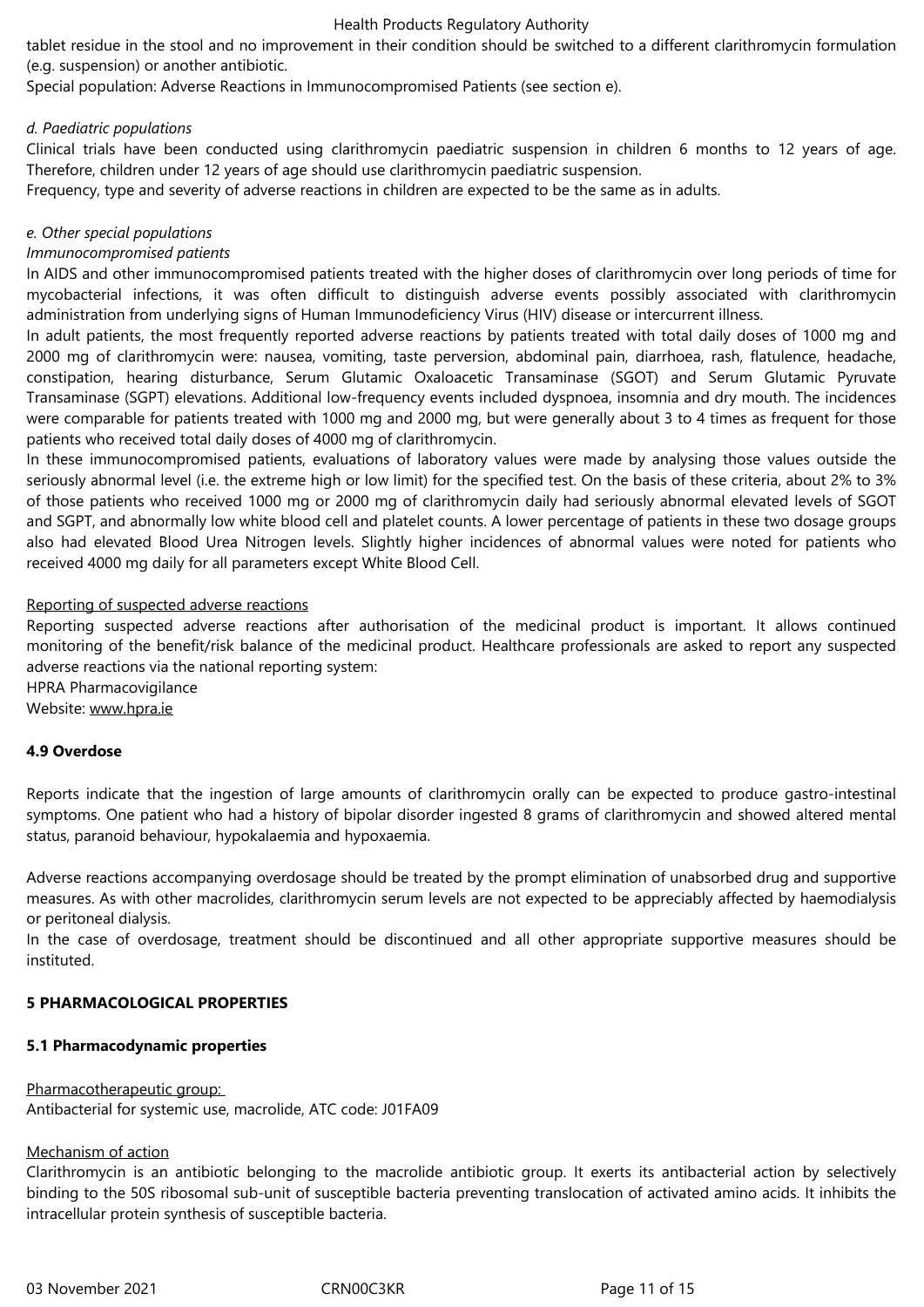The 14-hydroxy metabolite of clarithromycin, a product of parent drug metabolism also has anti-microbial activity. The metabolite is less active than the parent compound for most organisms, including *Mycobacterium* spp. An exception is *Haemophilus influenzae* where the 14-hydroxy metabolite is two-fold more active than the parent compound.

### Resistance

The mechanisms of acquired resistance in macrolides are: efflux of drug by an active pump mechanism, inducible or constitutive production of a methylase enzyme that modifies the ribosomal target, hydrolysis of macrolides by esterases, chromosomal mutations that alter a 50S ribosomal protein. Cross-resistance between clarithromycin and other macrolides and clindamycin and lincomycin may therefore occur. Methicillin-resistant and oxacillin-resistant staphylococci (MRSA) and penicillin-resistant *Streptococcuspneumoniae* are resistant to all currently available Beta-lactam antibiotics and macrolides such as clarithromycin.

### **Breakpoints**

The following breakpoints have been established by the European Committee for Antimicrobial Susceptibility Testing (EUCAST).

| Breakpoints (MIC, mg/l)                                                                                                                                                                                                                                              |                 |                 |  |  |  |  |
|----------------------------------------------------------------------------------------------------------------------------------------------------------------------------------------------------------------------------------------------------------------------|-----------------|-----------------|--|--|--|--|
| Microorganism                                                                                                                                                                                                                                                        | Susceptible $($ | $Resistant$ (>) |  |  |  |  |
| Staphylococcus spp. <sup>1</sup>                                                                                                                                                                                                                                     | $1$ mg/l        | 2 mg/l          |  |  |  |  |
| Streptococcus (groups A, B, C and G)                                                                                                                                                                                                                                 | $0.25$ mg/l     | $0.5$ mg/l      |  |  |  |  |
| Streptococcus pneumoniae <sup>1</sup>                                                                                                                                                                                                                                | $0.25$ mg/l     | $0.5$ mg/l      |  |  |  |  |
| Haemophilus influenzae.                                                                                                                                                                                                                                              | <b>Note</b>     | Note            |  |  |  |  |
| Moraxella catarrhalis <sup>1</sup>                                                                                                                                                                                                                                   | $0.25$ mg/l     | $0.5$ mg/l      |  |  |  |  |
| <sup>1</sup> Erythromycin can be used to determine susceptibility to<br>clarithromycin                                                                                                                                                                               |                 |                 |  |  |  |  |
| <b>Note</b> – Clinical evidence for the efficacy of macrolides in $H$ .<br>influenzae respiratory infections is conflicting due to high<br>spontaneous cure rates. Should there be a need to test<br>clarithromycin against this species, an epidemiological cut-off |                 |                 |  |  |  |  |

(ECOFF) of 32 mg/l should be used to detect strains with acquired

### *Susceptibility*

resistance.

The prevalence of resistance may vary geographically and with time for selected species and local information on resistance is desirable, particularly when treating severe infections. This information gives only an appropriate guidance on the probabilities whether microorganisms will be susceptible to clarithromycin or not.

| <b>Commonly susceptible species</b>                           |  |  |  |  |
|---------------------------------------------------------------|--|--|--|--|
| Aerobic, Gram-positive microorganisms                         |  |  |  |  |
| Streptococcus agalactiae                                      |  |  |  |  |
| Streptococcus pyogenes (Group A beta-haemolytic streptococci) |  |  |  |  |
| Streptococcus viridans                                        |  |  |  |  |
| Streptococcus pneumoniae                                      |  |  |  |  |
| Staphylococcus aureus (methicillin susceptible)               |  |  |  |  |
| Listeria monocytogenes                                        |  |  |  |  |
| Aerobic, Gram-negative microorganisms                         |  |  |  |  |
| Bordetella pertusis                                           |  |  |  |  |
| Haemophilus influenzae                                        |  |  |  |  |
| Haemophilus parainfluenzae                                    |  |  |  |  |
| Helicobacterpylori                                            |  |  |  |  |
| Campylobacter jejuni                                          |  |  |  |  |
| Moraxella catarrhalis                                         |  |  |  |  |
| Neisseria gonorrhoeae                                         |  |  |  |  |
| Legionella spp.                                               |  |  |  |  |

03 November 2021 **CRN00C3KR** CRNOOC3KR Page 12 of 15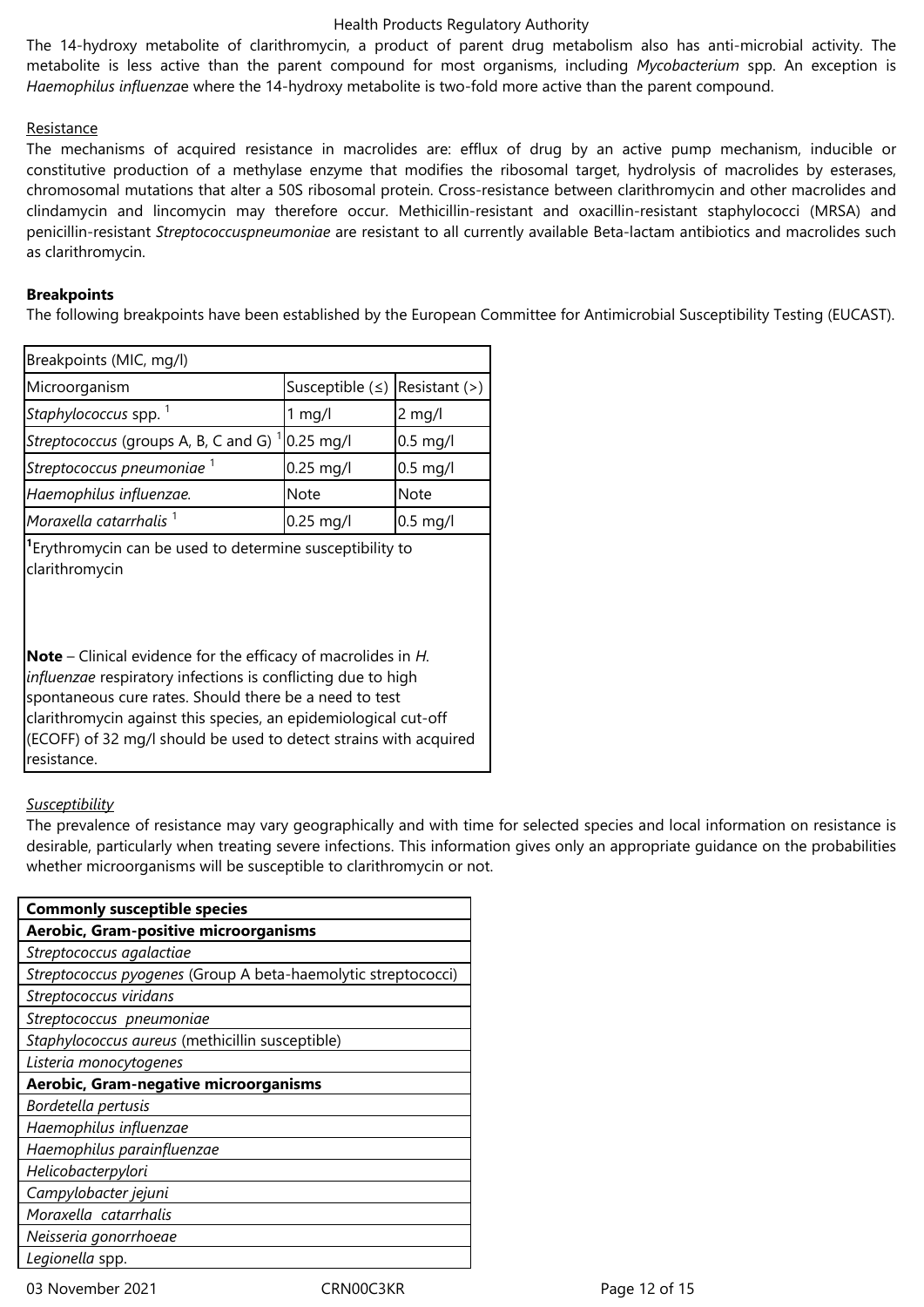| <b>Anaerobic microorganisms</b>     |  |
|-------------------------------------|--|
| Clostridium perfrigens              |  |
| Bacterioides fragilis               |  |
| Peptococcus/Peptostreptococcus spp. |  |
| Propionibacterium acnes             |  |
| <b>Other microorganisms</b>         |  |
| Mycoplasma pneumoniae               |  |
| Chlamydia trachomatis               |  |
| Chlamydia pneumoniae                |  |
| Ureaplasma urealyticum              |  |
| Mycobacterium spp.                  |  |
|                                     |  |

### *Other information*

Susceptibility and resistance of *Streptococcus pneumoniae* and *Streptococcus* spp. to clarithromycin can be predicted by testing erythromycin.

### **5.2 Pharmacokinetic properties**

### **Distribution**

Following IV administration, the blood levels of clarithromycin achieved are well in excess of the MIC  $_{90}$ s for the common pathogens and the levels of 14-hydroxyclarithromycin exceed the necessary concentrations for important pathogens, e.g. *H. influenzae.* The microbiologically active metabolite 14-hydroxyclarithromycin is formed by first pass metabolism as indicated by lower biovailability of the metabolite following IV administration.

Clarithromycin gives good penetration into different compartments. Clarithromycin provides tissue concentrations that are several times higher than the circulating drug levels. Increased levels have been found in both tonsillar and lung tissue. Clarithromycin also penetrates the gastric mucus.

Clarithromycin is 80% bound to plasma proteins at therapeutic levels.

Serum half-life

The serum half-life of the active 14-(R)-hydroxy metabolite ranges between 5 to 6 hours.

#### Biotransformation and elimination

Clarithromycin is rapidly and extensively metabolised in the liver. Metabolism involves mainly N-dealkylation, oxidation and stereospecific hydroxylation at position C14.

#### Linearity

The pharmacokinetics of clarithromycin and the 14-hydroxy metabolite are non-linear; steady state is achieved by day 3 of IV dosing. Following a single 500 mg IV dose over 60 minutes, about 33% clarithromycin and 11% 14-hydroxyclarithromycin is excreted in the urine at 24 hours.

### **5.3 Preclinical safety data**

In 4-week-studies in animals, toxicity of clarithromycin was found to be related to the dose and to the duration of the treatment. In all species, the first signs of toxicity were observed in the liver, in which lesions were seen within 14 days in dogs and monkies. The systemic levels of exposure, related to this toxicity, are not known in detail, but toxic doses (300 mg/kg/day) were clearly higher than the therapeutic doses recommended for humans. Other tissues affected included the stomach, thymus and other lymphoid tissues as well as the kidneys. At near therapeutic doses conjunctival injection and lacrimation occurred only in dogs. At a dose of 400mg/kg/day some dogs and monkeys developed corneal opacities and/or oedema.

In vitro and in vivo studies showed that clarithromycin did not have genotoxic potential.

No mutagenic effects were found in in vitro- and in vivo-studies with clarithromycin.

Studies on reproduction toxicity showed that administration of clarithromycin at doses 2x the clinical dose in rabbit (iv) and 10x the clinical dose in monkey (po) resulted in an increased incidence of spontaneous abortions. These doses were related to maternal toxicity. No embryotoxicity or teratogenicity was generally noted in rat studies. However, cardiovascular malformations were observed in two studies in rats treated with doses of 150 mg/kg/d.

In mice at doses 70x the clinical dose, cleft palate occurred at varying incidence (3-30%).

Clarithromycin has been found in the milk of lactating animals.

03 November 2021 **CRN00C3KR** Page 13 of 15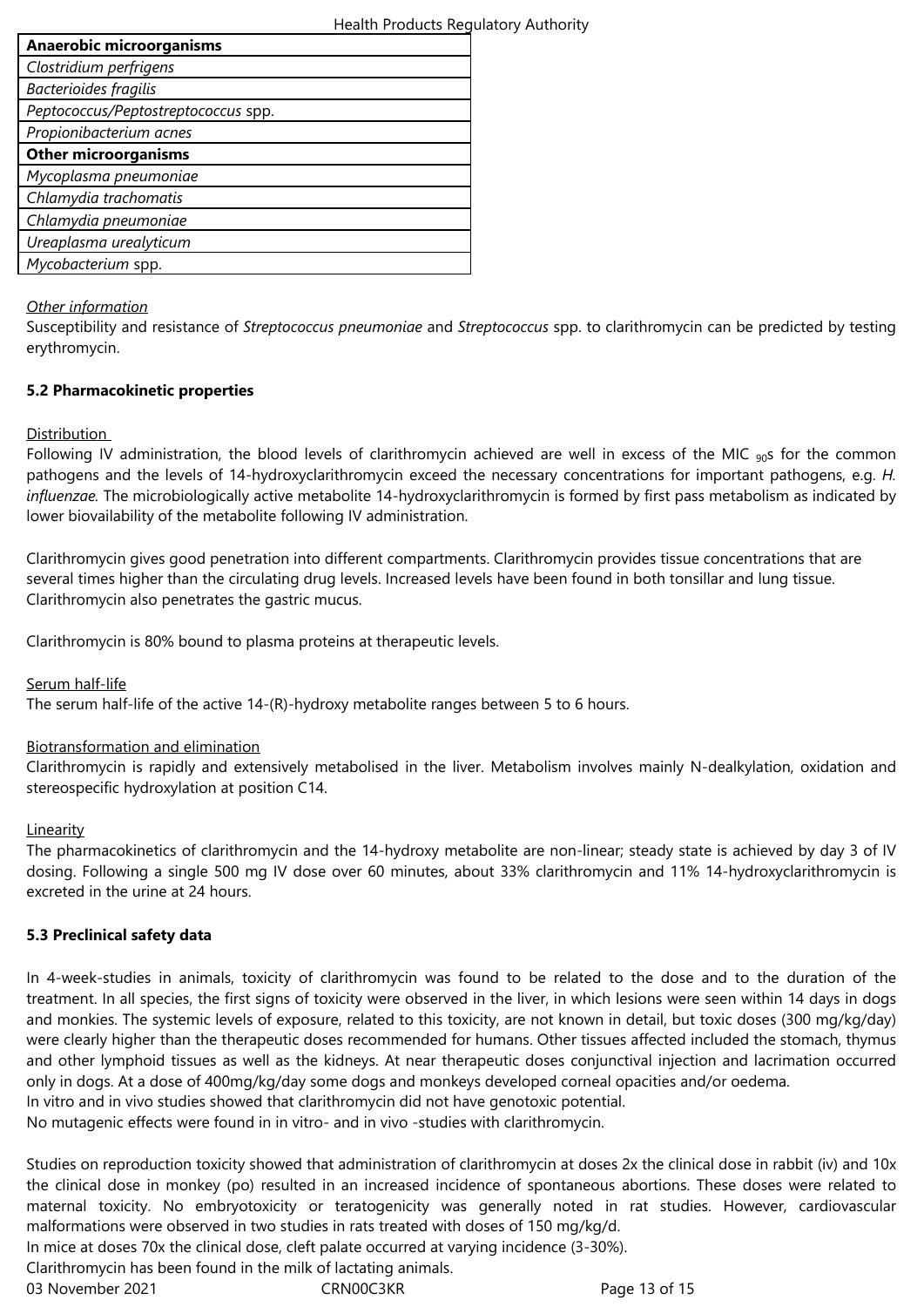In 3-day old mice and rats, the LD50 values were approximately half those in adult animals. Juvenile animals presented similar toxicity profiles to mature animals although enhanced nephrotoxicity in neonatal rats has been reported in some studies. Slight reductions in erythrocytes, platelets and leukocytes have also been found in juvenile animals. Clarithromycin has not been tested for carcinogenicity.

### **6 PHARMACEUTICAL PARTICULARS**

### **6.1 List of excipients**

Sodium hydroxide (pH adjuster)

### **6.2 Incompatibilities**

None known.

This,medicinal,product,must,not,be,mixed,with,other,medicinal,products,except,those,mentioned,in,section,6.6.

### **6.3 Shelf life**

*Unopened:* 3 years

*After reconstitution:* 

Chemical and physical in-use stability has been demonstrated for 24 hours at 25°C / 48 hours at 2-8°C for the reconstituted solution.

*After dilution:*

Chemical and physical in-use stability has been demonstrated 6 hours at  $25^{\circ}C/48$  hours at  $2-8^{\circ}C$  for the final infusion solution.

From a microbiological point of view, the product should be used immediately. If not used immediately, in-use storage times and conditions prior to use are the responsibility of the user and would normally not be longer than 24 hours at 2 to 8°C, unless reconstitution / dilution has taken place in controlled and validated aseptic conditions.

#### **6.4 Special precautions for storage**

This, medicinal, product does, not require, any special storage conditions. For storage conditions after reconstitution/dilution of the medicinal product, see section 6.3.

#### **6.5 Nature and contents of container**

Uncoloured clear glass vial type I (15 ml), sealed with bromobutyl rubber stopper and aluminium cap with plastic flip-off seal.

The following pack sizes are available for Clarithromycin,500,mg,powder,for,concentrate,for,solution,for,infusion: 1, 5 or 10 vial(s) containing 500 mg of clarithromycin. Not all pack sizes may be marketed.

### **6.6 Special precautions for disposal and other handling**

Clarithromycin 500 mg powder for concentrate for solution for infusion should be administered into one of the larger proximal veins as an IV infusion over 60 minutes, using a solution concentration of about 2 mg/ml. Clarithromycin should not be given as a bolus or an intramuscular injection.

#### *Preparation for use*

# Prepare all solutions using aseptic techniques.

# Reconstitution (Step 1)

Clarithromycin 500 mg powder for concentrate for solution for infusion is reconstituted with 10 ml of sterile water for injections, a solution with a concentration of 50 mg/ml is obtained. Shake until the vial contents have dissolved. The reconstitution time is not more than 7 minutes and the solution is clear to slightly opalescent, colourless to slightly yellow. Use